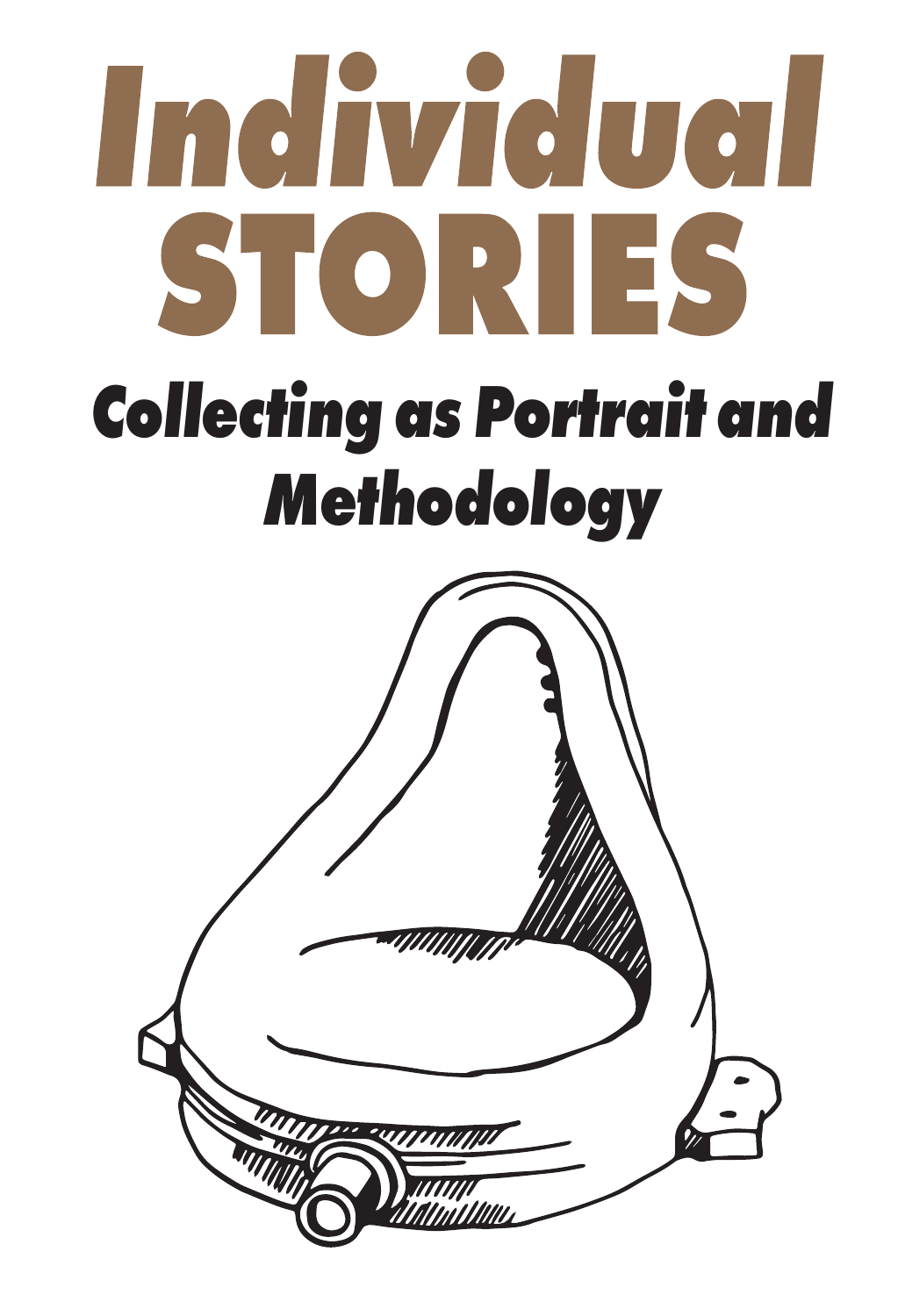Artists are collectors, attracted to unusual material forms and immaterial phenomena. Benjamin Buchloh once credited Marcel Duchamp as the initial 'artist-as-collector' referring to his readymades. Through the collection and conservation of objects, Duchamp was concerned with the relation between the material source and artistic work.

The exhibition *Individual Stories* at Kunsthalle Wien presents a personal items they have collected, recorded or documented, or Many of these collections can be viewed as an architecture of

selection of 20 contemporary artists who have agreed to show the the artworks, which have evolved from the process of collecting. knowledge – that results from the juxtaposition of different elements – which in turn produce an unexpected result.

Some of the collections presented in the exhibition could be interpreted as a filter between the individual and the world that surrounds him; an ensemble of objects and non-objects which can function as a microcosm for society but as a macrocosm for its owner. Others could function as a tool to access the private imaginary of an artist entering the backstage of their practice and thought-process. The approach to the idea of collection generated by the exhibition is focused more on the gesture of collecting as a process rather than as a

result of action.

The exhibition explores the idea of collecting through a diverse spectrum of positions, which do not respond to any criteria of objectivity, scientific procedures or linearity: images, magazines, photos, words, experiences, books, records, shoes.

The act of collecting as a personalized and individual engagement is a means to learn more about the collector and, in the specific case an artists' collection, an approach toward their artistic practice. Addressing different formal, aesthetic and conceptual concerns, the collections vary and lead a path to understanding the respective artists' works.

While some collections exist as independent from artistic practice, others constitute an artistic methodology or could be regarded as work of art themselves.

The items shown at Kunsthalle Wien each have a personal relation to their collector. Thus, the exhibition aims at simultaneously reading collections as portraits of the artists and their fields of interests. It offers a new view on contemporary artistic practice through the act and method of collecting.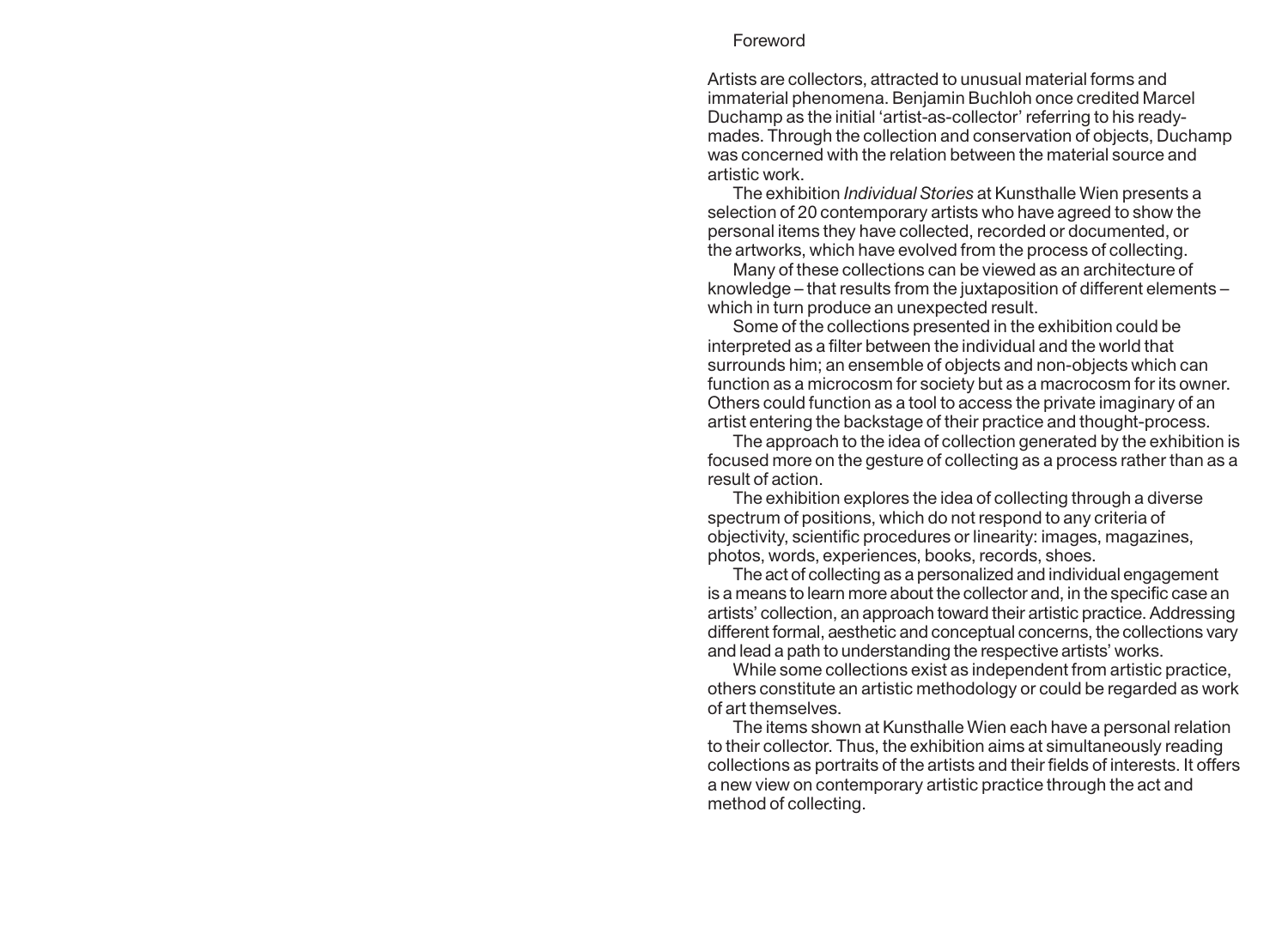**allow the artist to gather the complete copies of records or books, which would lead to a restoration of the original portfolio. Many the purchased items have been produced in the 1970s thus communicating the ideology of the times: three records of the same name by the krautrock band NEU!, the album** *I Want More* **by Can or Wilhelm Reich's writings on the Sexual Revolution. In acquiring these culturally charged objects and transforming them to art objects reminiscent of readymades, the artist expresses the paradoxes of our Western society.**

 **Arters, 2002-2015, books, records, variable dimensions, courtesy of the artist and Catherine Bastide, Brussels**

# **MARIE ANGELETTI [3]**

*\*1984 in Marseille, lives in Brussels*

**In her pictures, photographer Marie Angeletti deals with photography as a medium of documentation and reproduction. She combines images, some of which appear objective with images, while others carry a clearly visible style. Often, the artist focuses on art works which are presented in a certain context – auction houses, private collections – whilst at times entering an almost surreal dialogue with their surroundings. Angeletti was assigned the task to document the collections presented in the** *Individual Stories* **exhibition since many of the collections do not have the status of an independent artwork and therefore no photographs of them exist. The purpose is not, however, to create installation views, which are preferably neutral, but rather to bring the subjective approach implicit to collecting in line with photography. The principle of collage lies in the unexpected combination or causeless creation of a series. Accordingly, these principles can be found in Angeletti's pictures, providing a significant contribution to the exhibition's catalogue. In the exhibition itself, they are presented as a work in progress.**

 **Untitled, 2015, video projection, courtesy of the artist** 

# **THOMAS BAYRLE [4]**

*\*1937 in Berlin, lives in Frankfurt am Main*

**Already in the 1960s, Thomas Bayrle developed works based on the serial repetition of frequently trivial patterns. The artwork's radical vision is rooted in the deep cultural and political conflict during the Cold War in Germany: dealing with a new prosperity arising from the economic miracle on the one hand and the heritage of fascism on the other. To Bayrle this meant a growing interest in mass movements, collectives and any means by which to question and recreate the idea of the individual. On these grounds, he was lead to intensely examine Maoist China where he saw a parallel to West Germany** 

# **SAÂDANE AFIF [1]**

*\*1970 in Vendôme, lives in Berlin*

**The project** *Fountain Archives* **is a continuous collection of all publications that Saâdane Afif or his acquaintances find and which include a reproduction of Marcel Duchamp's famous readymade** *Fountain* **(1917). Saâdane Afif rips out the page, which pictures the urinal, signs and frames it. The publications, which contained the pages, are kept on a bookshelf and are sorted according to the date they were found. The continually increasing bookshelf can be regarded as an archive for Duchamp's** *Fountain* **from which the original author has been removed: an archive without the actual object. Compared to a sculpture, the bookshelf can be understood metaphorically as the** *Fountain Archive's* **cast. The project was initiated 6 years ago and has since been the subject of numerous publications. The pages that feature a reproduction of the readymade are now signed by Saâdane Afif instead of Marcel Duchamp and are incorporated into the project. Furthermore, the** *mise en abyme* **(an image within an image) is emphasized by the duplication of the page: the publication with the missing page is added to the archive along with a second copy that serves as proof.**

 **The Fountain Archive, 2008 – ongoing, torn out pages from books, various dimensions, courtesy of the artist**

> **JACQUES ANDRÉ [2]** *\*1969 in Brussels, lives in Brussels*

**Since the 1990s, Jacques André has been addressing the issues of consumerism and our relationship with material goods in his art. His choice of artistic practice is not traditional. Rather, he follows his own method, which means buying certain objects repeatedly in second hand shops or on the internet. Ideally, these** *achats en répétition* **(repeated purchasing)** 

On occasions driven by curiosity, at other times by a systematic search for something, the various collections presented in the exhibition offer dramatically different approaches to the broad field of collecting as such. The emphasis on individual portraits allows for alternative access to what can be a very intimate part of artistic work, thus facilitating fresh perspective on the artists' oeuvre.

Kunsthalle Wien will publish an accompanying publication with photographs by Marie Angeletti, who will document the collections in an intimate and personal fashion, together with texts written by each of the artists outlining why she or he began to collect.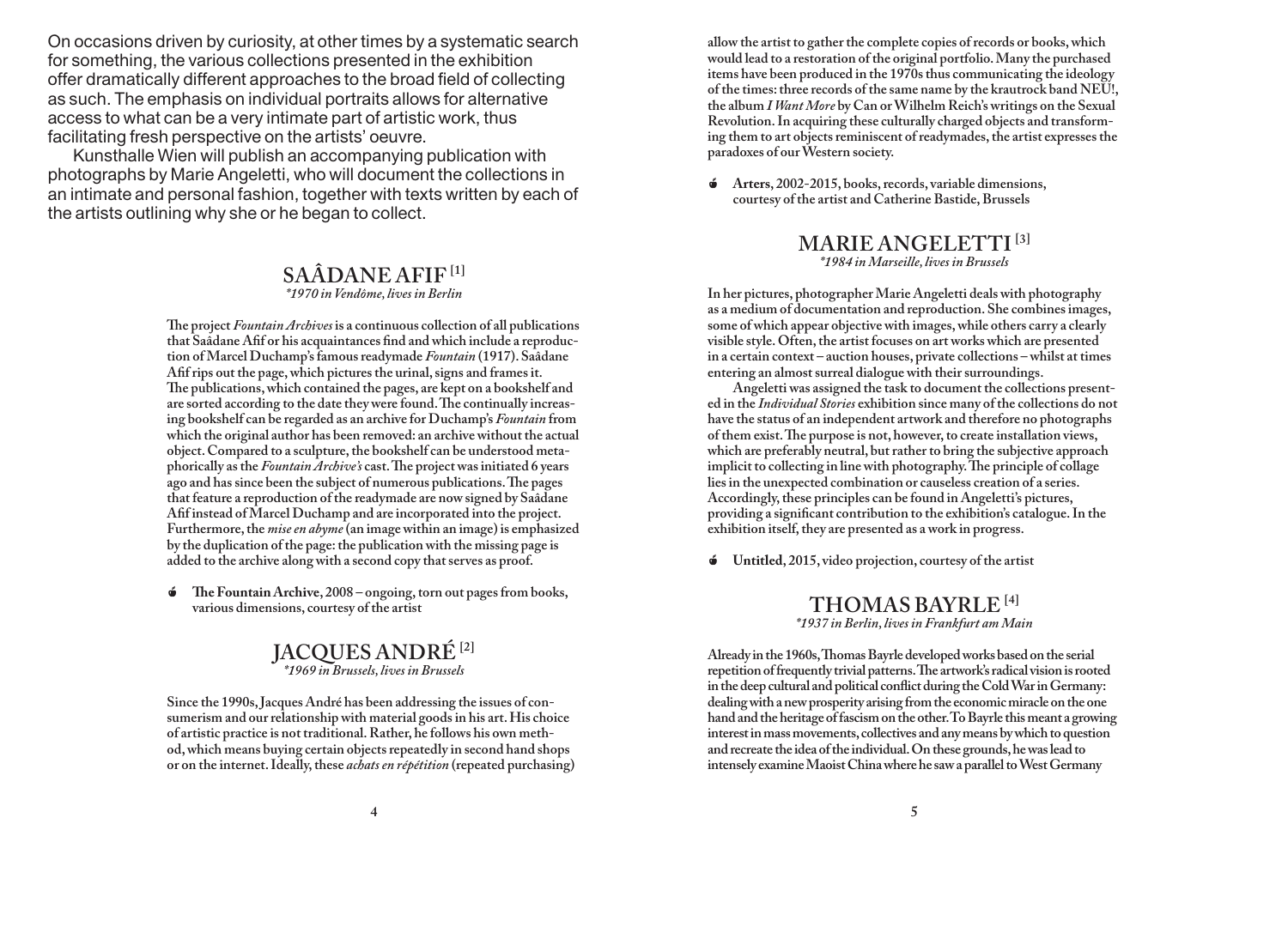**in a seemingly conceptual manner. At a closer glance, these arrangements appear as memories of their former owners and serve as a compilation of memory traces. Prints, in particular, left by someone on an object, are proof of a former presence and the interaction of subject and object: foot prints on a carpet, traces of lipstick on a champagne glass or on a flute. Barbara Bloom's pieces are well known for their literal and visual allusions; found works are interpreted in a new way and the aesthetics of the presentation are reminiscent of the setting in a museum. It is through the seemingly objective way of presenting that everyday items, ordinary and exquisite objects are suddenly charged with history and stories. The actual meaning the items hold and for whom they hold it, however, remains unverified.**

- **BB. Book: Esprit de l'Escalier***,* **paperbound, with original gold-leaf bookmark, 36 pp. Buffalo, N.Y.: Hallwalls, 1988.**
- **BB. Watermark III 13/15, one of a set of seven handmade paper sheets bearing a photographic watermark image of a UFO sighting (each sheet carrying a different image), 1988. Each 37 x 31 inches. Produced by Dieu Donné Papermill, New York. Edition of 15. From:** *Esprit de l'Escalier***.**
- **BB. Fingerprint Scarf, silk scarf with screen-printed fingerprint pattern, 1996. 17 x 43 inches. Signed on scarf.**
- **BB. Champagne Flutes (His/Hers), pair of champagne flutes, one with lipstick print, 1996. Height: 8 inches. Signed on glasses.**
- **BB. CD cover for chrismann and the use, CD back cover with tea stain. New York: Lovely Music, 2007.**
- **Watermark portrait teacup, the technique originated in early Ming China when, under Emperor Yongle, a fresh sobriety in design dictated a shift away from brightly painted ceramics and toward porcelain of pure white, the color of filial devotion and mourning. Those beautiful stretches of white offered new room for ghosts.**
- **BB. "Watermark" portrait teacup, porcelain cup, the base impressed with a portrait of the artist, bordered with a repeating pattern of the artist's signature in gold. From:** *The Reign of Narcissism***, 1989. So-called "watermark" porcelain carries secret images pressed into the surface beneath the glaze, thinning the porcelain such that, when lit from behind, a picture emerges. When one of these cups of BB's is tipped up, a spectral vision of her shines up from the bottom.**
- **Photograph of human footprints on the Moon, digital reproduction of astronaut's footprint in lunar soil, photographed during the Apollo 11 extravehicular activity on the Moon, from NASA Johnson Space Center.**
- **BB. Works for the Blind***,* **offset lithography and Braille on paper, mounted beneath cut Plexiglas, framed, 60,96 cm x 91,44 cm. From:** *Esprit de l'Escalier* **(1987)**
- **BB. Vladimir Nabokov correction stamps, perforated sheet of 21 stamps reproducing Vladimir Nabokov's handwritten annotations and corrections to his printed works; below perforations, a citation from Nabokov's novel** *Pnin* **(1957). From: BB,** *Revised Evidence:*

**in the overcrowded shopping malls of western civilization and China's communist mass parades. Chinese propaganda magazines, which preceded the Cultural Revolution, were partly published in German and provided an important reference for the artist. Bayrle owns a considerable collection of these publications, which he presents together with a piece of wallpaper he composed. For its design, he adapted the aesthetics of the propaganda.** 

- **China im Bild, 8 magazines, ca. 40 x 30 x 5 cm** *China im Bild***, cut out pages:**
- **4** Arbeiter / Sandwerfer,  $46 \times 63 \times 5$  cm<br>**4** Krankenschwester,  $35 \times 46 \times 4$  cm
- **Krankenschwester, 35 x 46 x 4 cm**
- **Kartoffelzähler, 46 x 63 x 5 cm**
- **Laborantin / Schule, 48 x 62 x 5 cm**
- **Mr. Big, 48 x 62 x 5 cm**
- **Heaven / Mountain Climbers, 46 x 63 x 5 cm**
- **Langer Marsch, 46 x 63 x 5 cm**
- **Bahngleise, 53 x 73 x 3 cm**
- **Cotton Fabrik, 1971, silkscreen on paper, 77 x 60,5 cm**
- **Der Tiger übt, 1969, silkscreen on paper, 50 x 70 cm**
- **Distribution / Birne, 1971, silkscreen on paper, 82 x 78 cm**
- **Mr. Big, 1971, silkscreen on paper, 77 x 60,5 cm**
- **Revolutionäre Kräfte ernten Raps, 1968***,* **silkscreen on paper, 50 x 70 cm**
- **Motiv Sun Yat-sen (Zeichen für Mond), 2005, silkscreen, acrylic on cardboard, wood***,* **125 x 95 x 6 cm**
- **Wallpaper, 5 x 3 m**

**Courtesy of the artist**

- **Bergsteiger (Zeichen für Sonne), 2005, silkscreen, acrylic on cardboard, wood***,* **148 x 107 x 6 cm, courtesy of the artist and Air de Paris, Paris**
- **Laborantin (Zeichen für Feld), 2005, silkscreen, acrylic on cardboard, wood***,* **113,7 x 92,7 x 4,5 cm, courtesy of the artist, Galerie Barbara Weiss, Berlin and Gavin Brown's Enterprise, New York**

# **BARBARA BLOOM [5]**

*\*1951 in Los Angeles, lives in New York*

**Since the 1970s, Barbara Bloom has concerned herself with issues of collections, museology and design. She is especially interested in our investment in objects with which we surround ourselves and which represent us and our taste. Substantial parts of her work are recognized as a collection in different sections, reflecting upon the nature of collecting whilst offering a private portrait of the artist as a collector and storyteller. Accordingly, photographs, installations, films and books present arrangements of objects**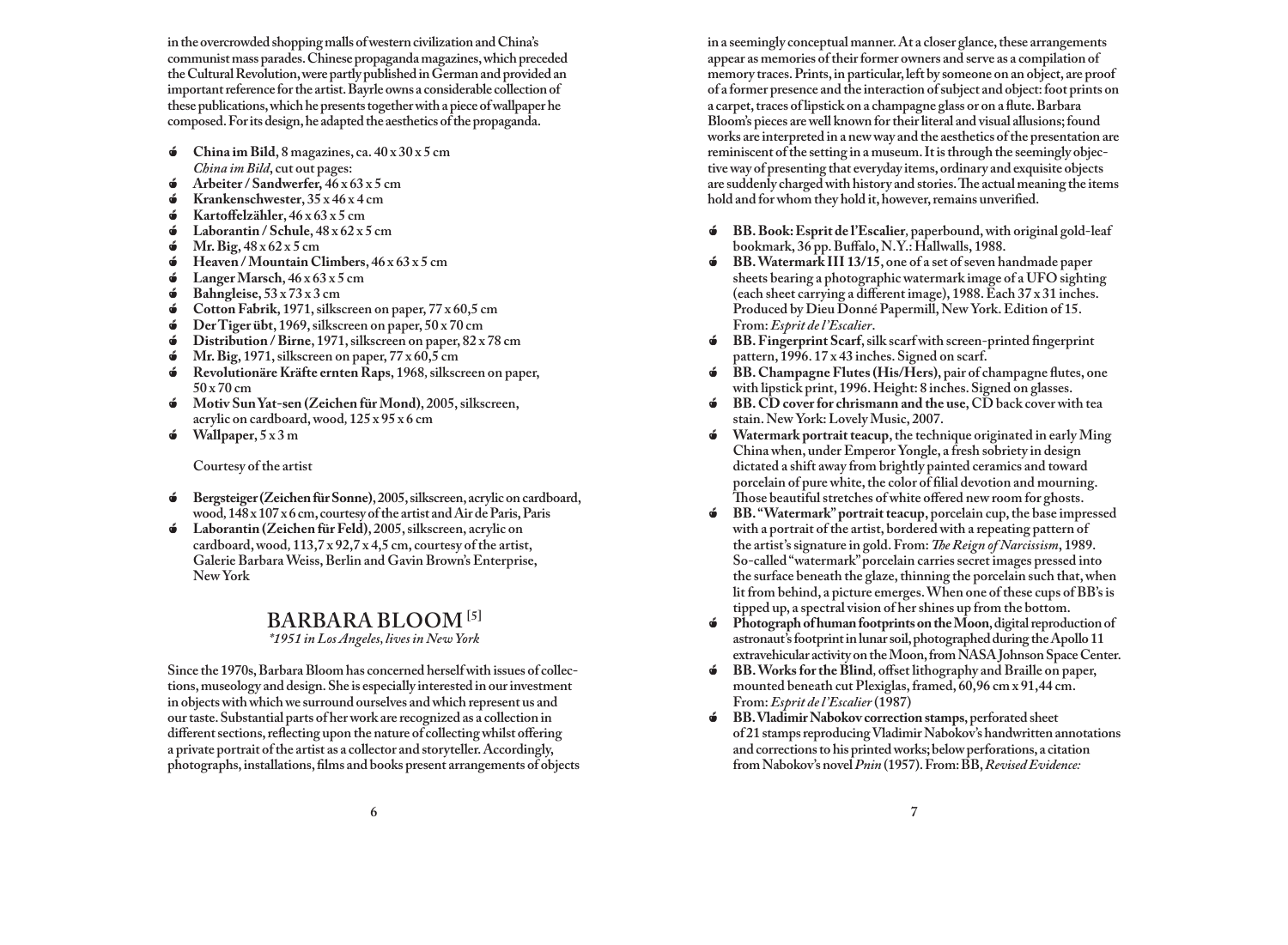# **ANDREA BÜTTNER [7]**

*\*1972 in Stuttgart, lives in London and Frankfurt am Main*

**Andrea Büttner works with numerous media such as woodcut, sculpture, glass painting and video. In her pieces, she often establishes a connection between social or ethical issues and history of art. She is especially interested in the different associations of poverty, dignity and shame and the relative belief systems, which reinforce them. In her work, Büttner quite often draws attention to the relationship of religion and art. Her video** *Little Sisters: Lunapark Ostia* **shows two nuns from the religious order "Kleine Schwestern von Jesus" ( Jesus' little sisters) speaking about their work. They run a booth at an amusement fair in Ostia not far from Rome. Büttner who won several times at a fishing game, which was organized by the nuns, was allowed to choose from the prizes: key rings, squirt guns, small cuddly toys, soap bubbles, also stones, and cardboard figures that the nuns had painted themselves. One of the souvenirs, which Büttner won, will now be on show in the Kunsthalle Wien: "I do not believe in the gesture of making the private public or rather, I do not believe this gesture to be true, ever. That is why I wanted to present something in the show, which is already a work of art. The cardboard figure on the bronze pedestal which I created for the show was part of my installation at the Documenta 2013."**

 $\ddot{\bullet}$  Untitled, 2012, paper, bronze,  $19 \times 21 \times 15$  cm, courtesy of the artist, **Hollybush Gardens, London and David Kordansky Gallery, Los Angeles**

# **HANS-PETER FELDMANN [8]** *\*1941 in Düsseldorf, lives in Düsseldorf*

**Acting on the assumption that art is strictly the product of a specific time and place, Hans-Peter Feldmann's art has revolved around the mass circulation of certain images, motifs and objects since the late 1960s. As a technical visual medium that shapes our everyday optical experiences as well as our ideas and perceptions, photography plays a big part in Feldman's art which is based on collecting, archiving, arranging and (re)organizing photographs, images and mundane objects that shape our everyday life. Art postcards, images of naked women, postcards of sunsets, newspaper images, calendar pages and shoes are removed from their context for the artist to put them together again this time in a new way and according to a certain criteria. Thereby, he makes them the source for exhibiting re-narrated analogies.**

**In accordance with his conceptual stance, Feldmann questions the traditional concept of the artist and the originality of the artwork in an incisive and quite ironic manner: None of his pieces are signed. For the exhibition,** *Individual Stories* **Feldmann presents high-heels not as footwear but as objects of fetish, which through accumulation gain a life of their own.**

 **Collection of female shoes, courtesy of the artist**

*Vladimir Nabokov's Collection of Inscriptions, Annotations, Corrections, and Butterfly Descriptions***. New York: Glenn Horowitz, 1999.**

**Courtesy of the artist**

 **BB. Girls' Footprints***,* **C-print, framed, and wool carpet, 2007, Photograph: 20 x 25 inches. Wool carpet: 156,2 x 246,3 cm, courtesy of the artist and Raffaella Cortese, Milan**

**Collection of Braille objects**

- **Playboy, Vol. XLI, No. 1 (Braille Edition)**
- **Wristwatch with Braille**
- **Playing cards with Braille**
- **Braille with Sign Language Alphabet Blocks**
- **Braille ruler**
- **Wine bottle with label in Braille**
- **2 letters to Barbara Bloom in Braille**
- **Plastic mold for casting chocolate Braille**
- **Ghost Writer Und wenn sie nicht gestorben sind, 1988. Artist's book with score in Braille**
- **Braille cover for Florence Loewy catalogue**

**Courtesy of the artist**

# **HERBERT BRANDL [6]**

*\*1959 in Graz, lives in Vienna*

**In the context of the exhibition** *Individual Stories***, four cabinets stand like sculptures within the space. The cabinets are a part of Herbert Brandl's cabinet collection that he, for the most part, gathered from exhibits stored at the Kunsthistorisches Museum's collecting point. One of the cabinets presents different objects from the artist's collection, which the artist himself chose for the exhibition. The artist understands the inaccessible but viewable space within the cabinet as a reality, which first needs formulating. For this, he intuitively positions different objects and places them in relation to one another.**

**Brandl sees his collection as material for his work, which always enters his painting. His collection of different crystals marks the beginning of his collecting activity, inciting him to create a series of paintings that mirror the sculptural shapes of the crystals. The swords and knives shown in the Kunsthalle also inspired Brandl to a number of works whose landscapes and horizons can be traced back to the collected blades' fascinating textures and colorful reflections of light.**

 **Crystals and swords from the artist's collection, courtesy of the artist**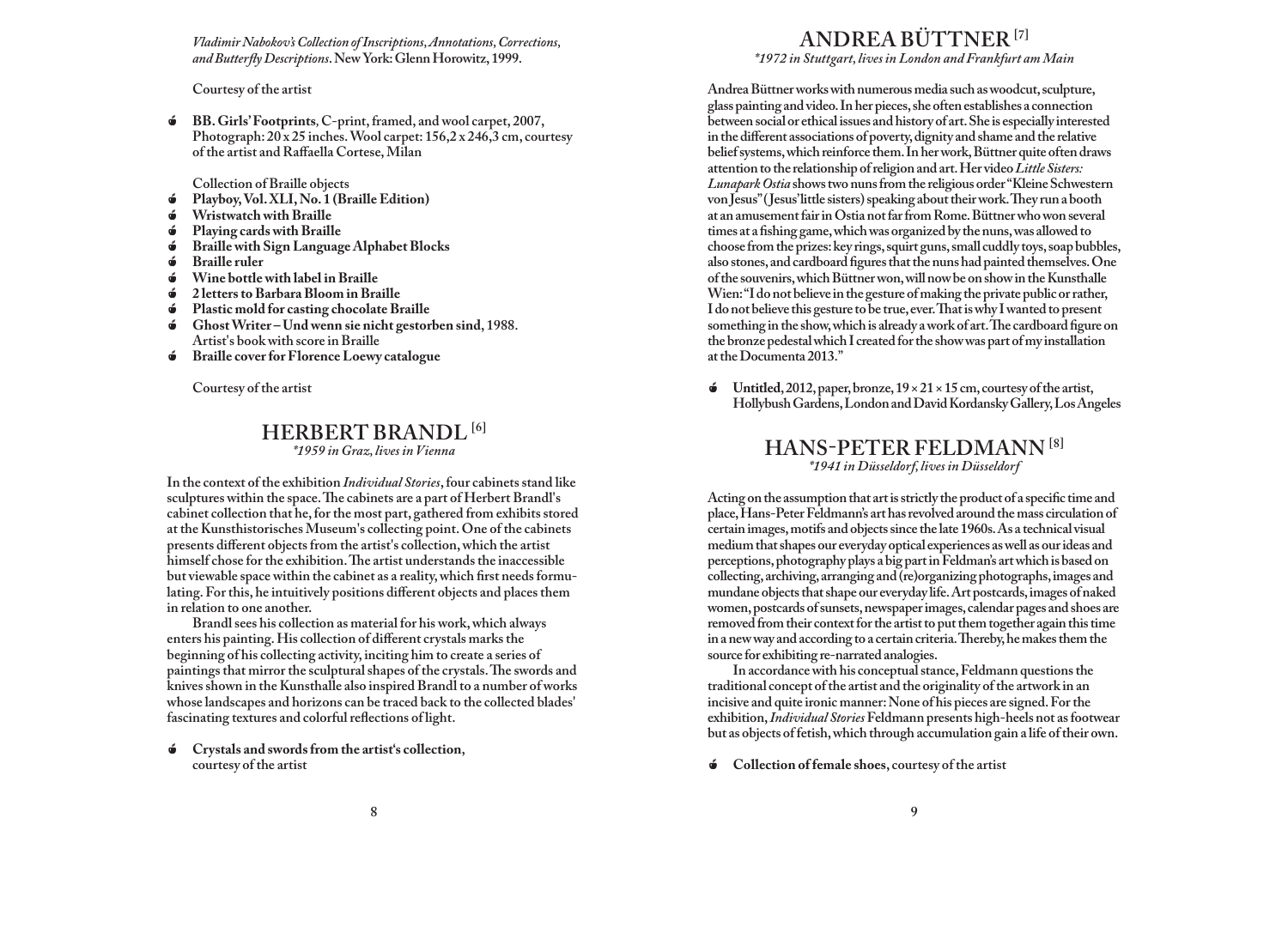# **MICHAELA MARIA LANGENSTEIN [10]**

*\* 1952 in Munich, lives in Rome*

**Artist Michaela Maria Langenstein lives in Rome. She works mainly in photography, transforming analogue black and white photographs of nature into abstract compositions of light and shadow. Her photograms turn vegetation into surreal visual imagery. By painting over certain areas, the artist creates an intermediate realm of the figurative and the abstract, which reflects nature's richness of shapes and presents it as a world of constant change. Langenstein's collection of leaves also mirrors the visual poetry of things that are often overlooked because they seem too familiar. Delicate leaves, which have been perforated by insects or hailstorms, appear as fragile sculptures. The beauty of leaf veins which nature created is almost impossible to capture even in an extreme close-up.**

**The collection is of no material value, focusing on things that are omnipresent but do not receive much attention. The poetry of the delicate formations stands for itself yet it trusts the viewer to take a closer inspection and to marvel at its wonders.**

**Collection of leaves, courtesy of the artist**

### **PIERRE LEGUILLON [11]** *\*1969 in Paris, lives in Brussels*

**Pierre Leguillon runs the Museum of Mistakes, which collects reproductions of art works and rearranges them according to topics. Photographs, film excerpts, postcards, slide positives, record sleeves, magazines and other mass media interact in customized displays. They are not, however, composed in static groups of works but appear as mobile alterable structures. In this way, the Museum of Mistakes follows a model, which invites the visitor to reconsider the perception of art, which is in itself an active process. Leguillon also addresses the political role art plays in a society in which everyone is bound to continuous information processing, and in which the relation of original and copy is constantly being re-negotiated.** 

*Le Tapis* **is a composition made out of record sleeves. It shows abstract art works from Josef Albers, Bruno Munari and Bridget Riley, as well as postcards from museum shops featuring art works in front of monochrome backgrounds making it impossible to judge the size of the depicted piece. These works circulate in different contexts. By being abstracted from the original piece, they gain a life of their own.**  *La Pergola* **is a collection of fabric and material that adapt patterns and themes from abstract painting. In** *Walker Evans (Spritzdekor),* **the cake plates are combined with photographs, which were taken by Walker Evans. They depict American businessmen and have been printed in Forbes Magazine. The cake plates' decoration is also reminiscent of abstract post-war art.**

# **CAMILLE HENROT [9]**

*\*1978 in Paris, lives in Paris and New York*

**Camille Henrot's collages are a criticism of a conception of history, which is shaped by ideology and still influences contemporary culture today. Henrot's acute interest lies in Prehistory and Early History, which she regards more as a mental space than a specific period of time. In this space, all things are connected and the barriers of monotheism are not yet at work. It is a time before the separation of the genders happened, before the idea of** *gender* **existed and before certain roles and tasks were assigned to men and women, humans and animals, and art and technology. On these gounds, Henrot brings together Prehistory and the idea of the subconscious. While taking up elements of psychoanalysis, she refers to Gaston Bachelard's book** *Psychoanalysis of Fire* **which states the assumption that technology is inspired by sexual experiences of men or women. Often perceived as something rational, technology stands in opposition to phantasy. This neglects the fact that invention is always the result of erratic imagination and pragmatic endeavors combined. Another aspect Henrot is interested in while collecting and combining images is the distinction of what life must have been like for Prehistoric people and what contemporary culture imagines it to have been. Exploring the Prehistoric spirit within contemporary culture allows new ways to bring together ideas of art, technology and sexuality.**

- **Collection Préhistorique (Boule perforée), 2009, black & white photograph, hand-colored, 80 x 60 cm**
- **Collection Préhistorique (Naturiste allemand, vitamines et minéraux), 2009 , color photograph (Fine Art Print, Inkjet print), 40 x 30 cm**
- **Collection Préhistorique (Femme fatale et collection de silex de Philippe Dagen), 2009, color photograph (Fine Art Print, Inkjet print), 40 x 30 cm**
- **Collection Préhistorique (Silex et cailloux sur femme á quatre pattes), 2009, color photograph (Fine Art Print, Inkjet print), 30 x 40 cm**
- **Collection Préhistorique (Couteau "appaloosa" et dessin), 2009, color photograph (Fine Art Print, Inkjet print), 30 x 40 cm**
- **Collection Préhistorique (Catalogue de vente aus enchères Tajan et vitesse de bicyclette), 2009, color photograph (Fine Art Print, Inkjet print), 40 x 30 cm**
- **Collection Préhistorique (Playboy ouvert sur le sol de l'atelier), 2009, color photograph (Fine Art Print, Inkjet print), 40 x 30 cm**
- **Collection Préhistorique (Ile du pacifique et outil contondant), 2009, color photograph (Fine Art Print, Inkjet print), 30 x 40 cm**

**Courtesy of the artist and kamel mennour, Paris**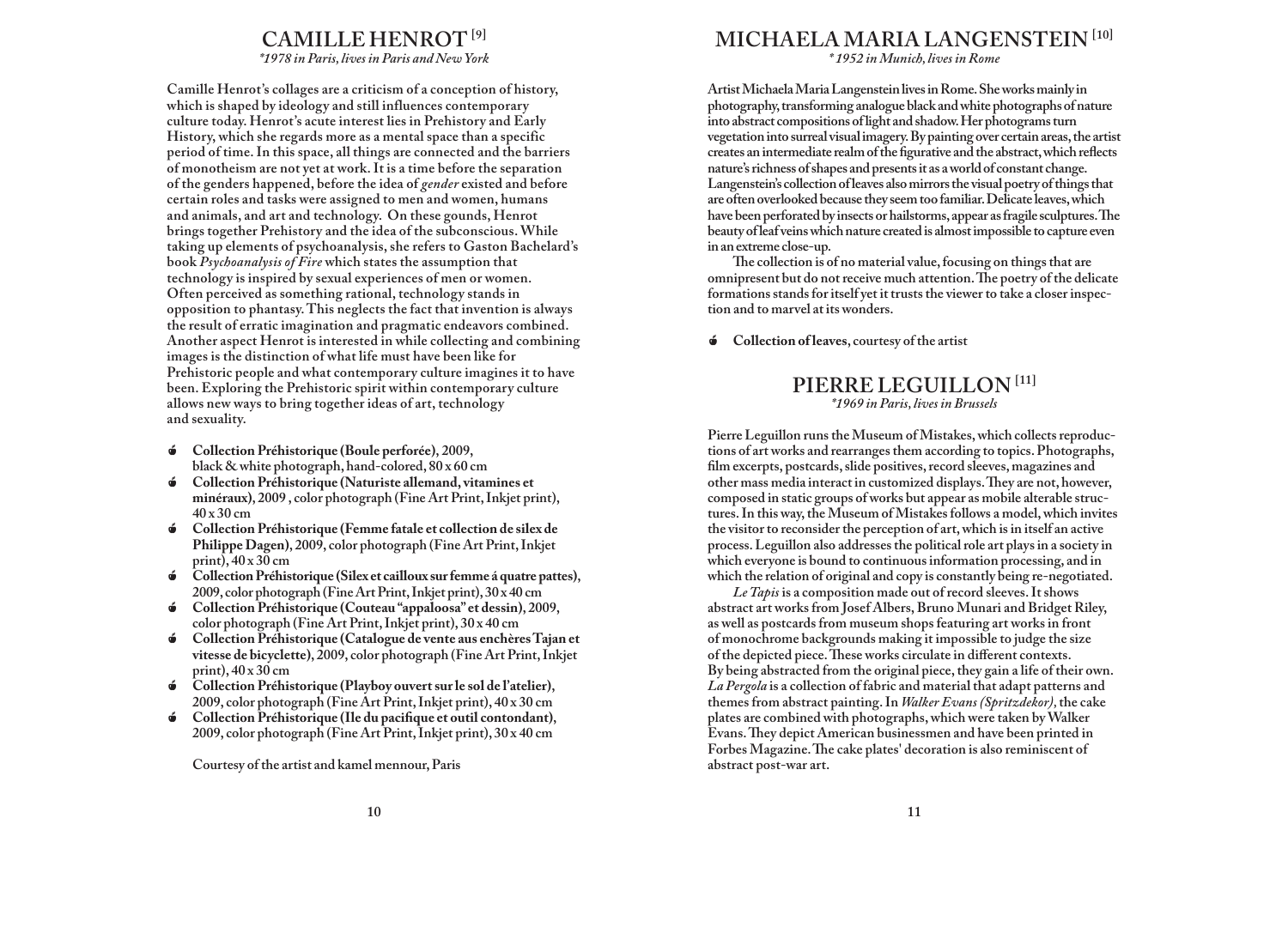**his pieces in exhibitions and collections or that stemmed from artists known to him. He pays special attention to the way in which experiences and overlaps can be documented in a formal reflection and understands the arrangements, which he develops to be basic elements of his artistic creation.**

- **Zona Non Profit Art Space, Florence, 1974-1985***,* **30 original items: invitations, poster, folders, ephemera**
- **Artist's records: Edition Recorthings Poesia Sonora (1975) Fluxus Anthology (1989) Maurizio Nannucci / Parole (1976) Zona Radio / Keeping Time (1998) Zone Carsten Nicolai (2003) John Giorno in Florence (2004)**
- **Mèla Magazine, 1976-1981, Offset Print**
- **5 artist's posters, 1967/2015**
- **Artist's correspondences 2 postcards from Sol Lewitt 2 letters from James Lee Byars 6 letters and 2 envelopes from Ian Hamilton Finlay 2 postcards from Dick Higgins 1 postcard each from: Dorothy Iannone, Alison Knowles, Daniel Spoerri, Lawrence Weiner, Terry Fox, Franco Vaccari, James Coleman, John Armleder, Robert Filliou, Cruz Diez, Francois Morellet, Hans Peter Feldmann, Daniel Buren, Bernd & Hilla Becher**
- **Books on politics from: Zona Archives, 1960/2000, 12 books**

**Courtesy of the artist**

# **G. T. PELLIZZI [14]**

*\*1978 in Cuernavaca, lives in New York and Mexico*

**The titles of Giandomenico Pellizzi's pieces are inspired by Horaz' famous phrase** *disjecti membra poetae* **which literally translates to "the poet's scattered limbs". Horaz refers to scraps of poems from the ancient world**  of which often times only parts have survived. In the 17<sup>th</sup> and 18<sup>th</sup> century, **amateur archeologists used the term** *Disjecti Membra* **to describe old fragments of ceramics***.* **Pellizzi's work refers to popular culture and the remains of everyday life.**

**The Anthropocene marks the beginning of Pellizzi's work. This geological age was introduced to scientific discussions to be able to classify future layers of rocks and fossils that develop from today's depositions. Geologists established the invention of the steam engine and the Industrial Revolution as the divide between Anthropocene and the preceding Holocene. The Industrial Revolution brought about a very strong change in the atmosphere's molecular composition, which can** 

- **Walker Evans (Spritzdekor), 2014, 154,5 x 224 cm**
- **Le Tapis, 2014, records, postcards, variable dimensions**
- **La Pergola, 2014, fabrics, bamboo sticks, variable dimensions**

**Courtesy of the artist**

# **HANNE LIPPARD [12]**

*\*1984 in Milton Keynes, lives in Berlin*

**The screen shot of a computer screen resembles the principle of cutting-out or an experimental technique of collage. The scrap of paper, however, is replaced by the intangibility of the World Wide Web. For her performances and texts, Hanne Lippard adopts everyday meaningless words from the internet and rearranges them. She owns an extensive collection of spelling mistakes and other errors, linguistic dead ends, animated failure indications, unsuccessful conversations, misunderstandings and meaningless opinions. The abyss of the internet offers an infinite source for potential shifts of meaning:** *have a break, have a breakdown.*

**Depending on how language is rearranged and activated, its value sinks or rises. Using her own voice, the artist articulates found scraps of information. The computer-generated language becomes personalized and attached to a physical body. Fragments of meaningless language are reclaimed by the body and given new life.** 

**The screen shot, in turn, holds otherwise fleeting moments and its main value lies in freezing them. We encounter phrases every day that are designed to help with conversations. When they have fulfilled their purpose, they disappear into the depths of the computer. The film** *When you worry call me I make you happy* **liberates the screen shots from their hidden existence and gives them a temporary physical presence in form of a careless karaoke.**

 **When you worry call me I make you happy, 2015, HD film, 5:20 min, courtesy of the artist**

### **MAURIZIO NANNUCCI [13]** *\*1939 in Florence, lives in Florence*

**Over the last 20 years, conceptual artist Maurizio Nannucci has collected material on contemporary art, recording it in a kind of archive with the purpose of preventing it from oblivion. Exploring the borderlines of different genres and detecting images are a substantial part of this work through which the artist wishes to highlight the dynamics of processing experiences in the fine arts. In collecting and associatively arranging images, postcards, art magazines and rare books, Nannucci sees a possibility to find something universal that cannot be reduced any further. At the beginning of his artistic practice, the artist therefore started to collect documents which were related to the circulation of**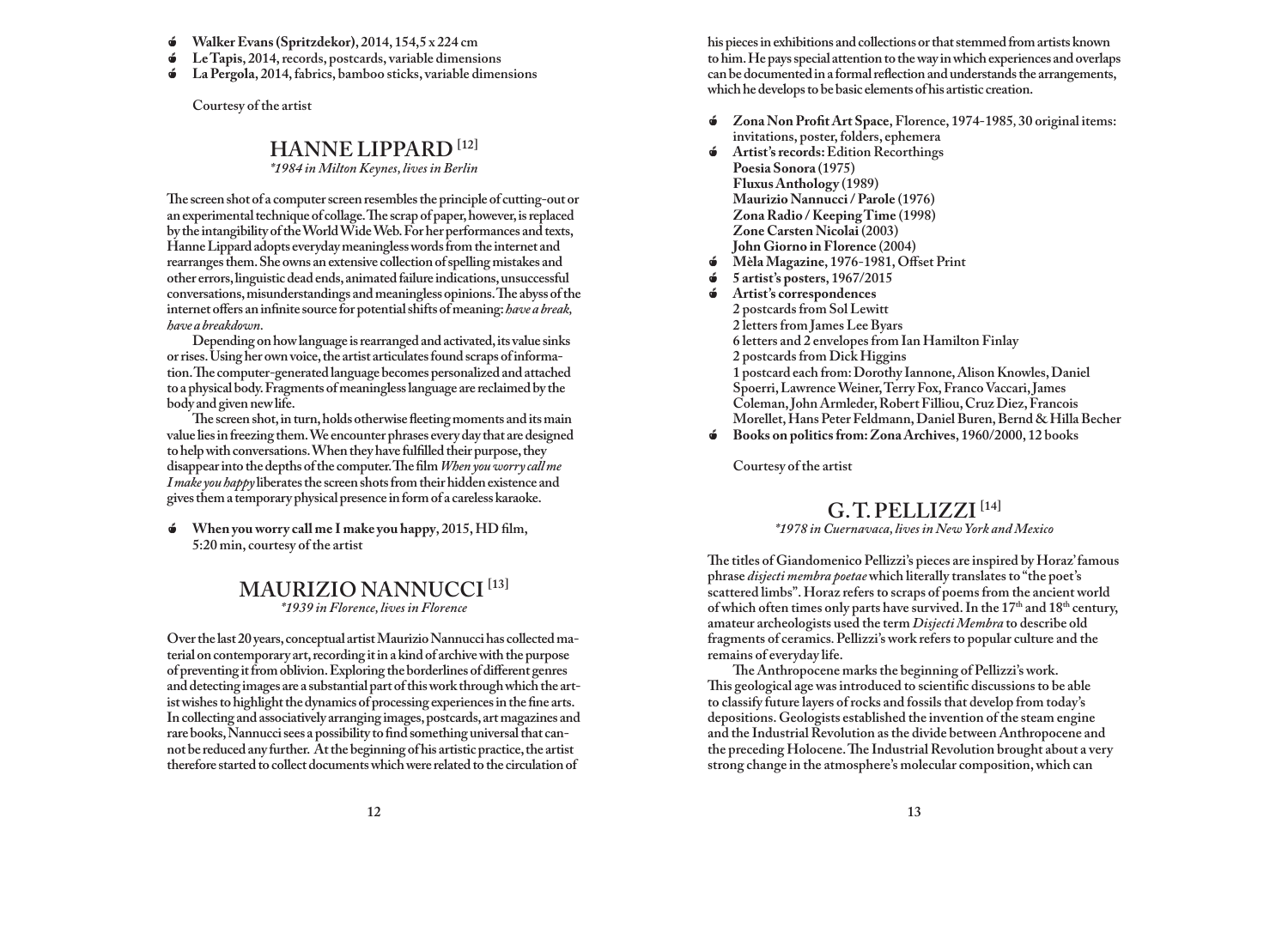**does not, however, assign them this status: the collection remains a category of its own.**

- **4 Lithographs of the "Poirè"-Series, Louis Philippe, 1830s, ca. 30 x 24 cm, framed 45 x 35 cm**
- **Polaroid of Cy Twombly by Ugo Ferranti, 1980, 7,8 x 7,8 cm, framed 45 x 35 cm**
- **6 books with color charts, 24 x 40 cm and smaller**
- **Anonymous, 1892, ink on vintage albumen print, original mount, 14,1 x 10,1 cm**
- **Lovis Corinth, 1923, charcoal on paper, 15,1 x 18 cm**
- **Oswald Egger, 2014, black and red pen on paper, glue, 17,5 x 14 x 6,5 cm**
- **Andrè Kertèz, (Alice Hartmann), 1929, vintage silver print, 13,6 x 6,8 cm**
- **Michaela Maria Langenstein, 2014, photogram, 9,3 x 8 cm**
- **Michaela Maria Langenstein, 1988, vintage silver print, 13,7 x 19,9 cm**
- **Jochen Lempert, 2004, pencil on vintage silver print, 16,9 x 12,5 cm**
- **Gebrüder Lützel, 1903, 2 vintage silver prints, original mount, 14,6 x 10 each**
- **Alberto Malatesta, 1956, pencil on paper, 7,1 x 11,7 cm**
- **Giorgio di Noto, proof for the series The Iceberg, 2015, UV invisible ink on paper, 29,7 x 21 cm**
- **Mario Praz, 1950, printed visit card with annotations in envelope, 6,5 x 10 cm**
- **Alison Turnbull, 2007, pencil on paper, 34 x 25,1 cm**
- **Richard Tuttle, 1978, pencil and colored pencil on paper, 9,3 x 13,7 cm**
- **Aby Warburg, ca. 1928, vintage silver print, 14 x 21,5 cm**

**Collection Max Renkel**

# **MICHAEL RIEDEL [16]**

*\*1972 in Rüsselsheim, lives in Frankfurt*

**Michael Riedel's sound archive comprises 300 mini discs, which were recorded between 1997 and 2007. They include recordings of conversations and events, which were later transcribed and distributed via the different media the artist uses for his art. The recordings last for a total of 85.645 minutes (60 days) of which 12.235 minutes (9 days) have so far been transcribed. The procedure lasted 45 days.** 

**The relation between communication and information is typical of Riedel's work. The mini discs in the archive contain social material, which was reshaped within the process of archiving. Riedel recorded conversations between artists, curators and friends as well as occasions, which he expanded into new events, posters, installations and paintings. Through** 

**be seen in the sediments, meaning the future rocks. Furthermore, the population of fossils will change dramatically due to the mass extinction of various types of fossils in the last 200 years.** 

**One of the major reasons for these changes is the burning of fossil fuel and one of the main by-products of the Industrial Revolution: plastic. Standing for popular culture, plastic objects often replace ceramic items today. Ceramic is won from half-fossilized earth and is in itself already a kind of fossil. For this reason, Pellizzi began collecting plastic objects at Mexican markets, casting them in porcelain. Thereby, they were transformed back into the material, which replaced them and became fossils themselves, which will exist for the next 200 years at most.**

- **Disjecta Membra Populi I (in Red), 2013, fired porcelain, enamel and plywood, 194 x 75 x 40 cm**
- **Disjecta Membra Populi I (in Yellow), 2013, fired porcelain, enamel and plywood, 194 x 75 x 40 cm**
- **Disjecta Membra Populi I (in Blue), 2013, fired porcelain, enamel and plywood, 194 x 75 x 4 0cm**
- **Disjecta Membra Archeologica, 2013***,* **plastic, ceramic and stone debris in wood and glass vitrine, 96 x 195 x 54 cm**

**Courtesy of the artist and Galerie Loevenbruck, Paris**

# **MAX RENKEL [15]**

*\*1966 in Munich, lives in Rome*

**Max Renkel explores the possibilities of the complex limits the figurative has to offer, in his painting. Women's bodies that have been translated into color fields shift from representation to abstraction. The bodies, which have been embedded into the surface of color fields, disappear in certain places and become visual on another level.**

**In Renkel's collection of posters and invitations, drawings, books, autographs, photographs, etchings and other artist's work primarily created on paper, the story of abstraction and the way in which the art market operates, plays an important role. The selective compilation of each object follows a certain order: each element is like a phrase that serves an overall argument whilst keeping its autonomy. At the same time, each collection item creates a microcosm in which the concept of over 1.200 pieces from 1.760 to date are mirrored once more. A photograph by Jochen Lempert meets a charcoal drawing by Lovis Corinth, a business card from Mario Praz meets a vintage print from Aby Warburg.** 

**The works are stored safely in cardboard boxes and are Renkel's source for intellectual discourse. Presented to the public they are reminiscent of contemporary art works, which are based on the assembly and the new contextualization of acquired pictures. The artist himself**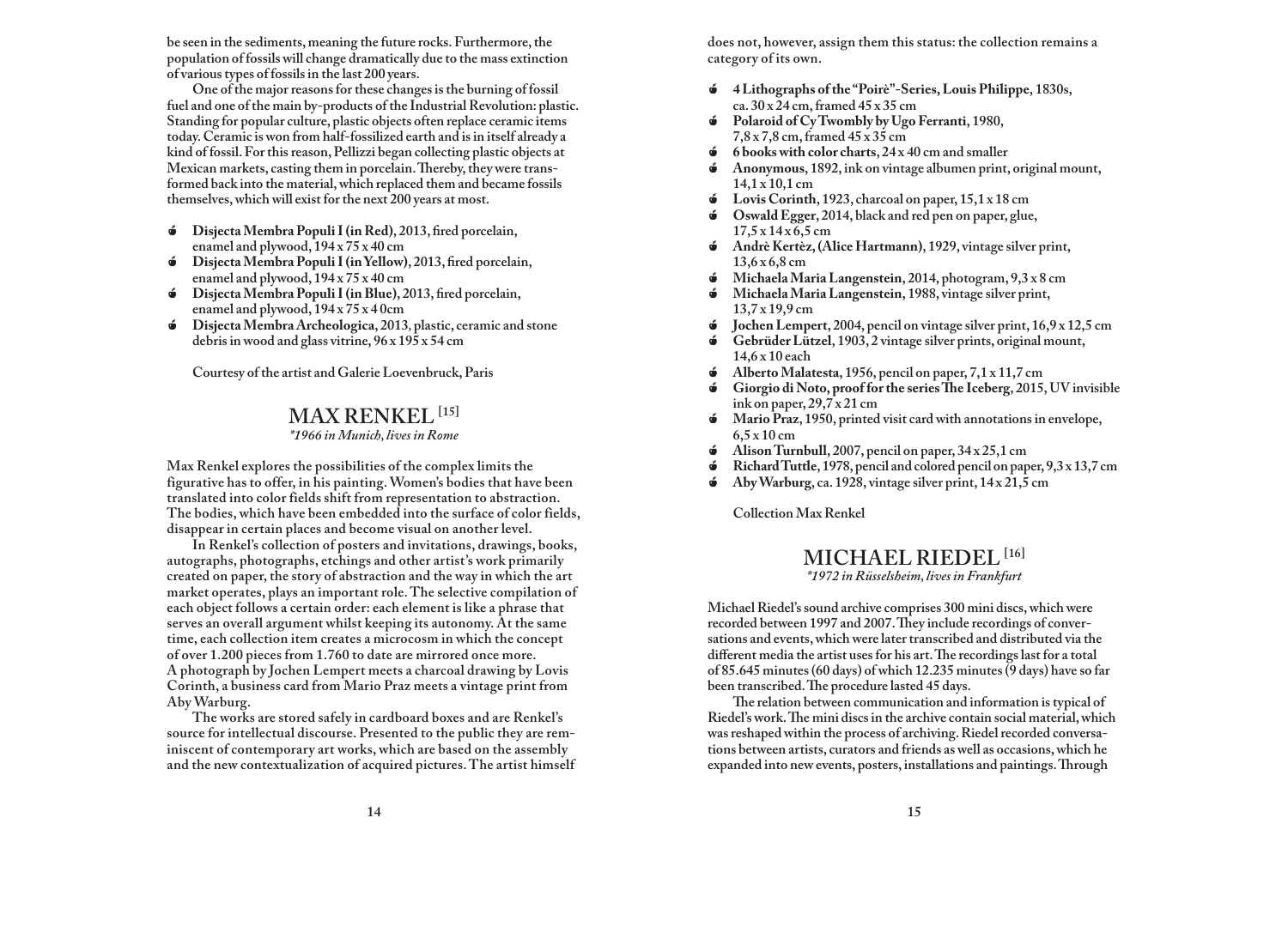- **Robert und Reinhold Brendel: Puccinia graminis / Grasrost, Spermogonium, ca. 1900, wooden base, paper-mâché, oil colors, 42 x 26 x 13 cm**
- **Robert und Reinhold Brendel: Puccinia graminis / Grasrost, Keimung der Uredospore, ca. 1900, wooden base, paper-mâché, oil colors, 25 x 19 x 13 cm**
- **Robert und Reinhold Brendel: Puccinia graminis / Grasrost, Halber Rasen von Uredolinearis, ca. 1900, wooden base, paper-mâché, oil colors, 26 x 15 x 15 cm**
- **Robert und Reinhold Brendel: Puccinia graminis / Grasrost, Keimende Teleutospore, ca. 1900, wooden base, paper-mâché, oil colors, 49 x 25 x 13 cm**
- **Robert und Reinhold Brendel: Pinus sylvestris / Kiefer ganzer männlicher Zapfen und einzelne Schuppe, ca.1900, wooden base, paper-mâché, oil colors, gelatine, 39 x 25 x 12 cm**
- **Robert und Reinhold Brendel: Pinus sylvestris / Kiefer ganzer männlicher Zapfen und einzelne Schuppe, ca. 1900, wooden base, paper-mâché, oil colors, gelatine, 43 x 24 x 13 cm**
- **Robert und Reinhold Brendel: Secale cereale/ Roggen, ca. 1900, Wooden base, paper-mâché, oil colors, gelatine, 88 x 40 x 14 cm**
- **Robert und Reinhold Brendel: Hordeum distichum / Gerste, Ährchen, ca. 1900, wooden base, paper-mâché, wood, oil colors, gelatine, feathers**
- **Robert und Reinhold Brendel: Triticum vulgare / Weizen, Ährchen, ca. 1900, wooden base, paper-mâché, oil colors, wire, gelatine, 53 x 34 x 19 cm**
- **Robert und Reinhold Brendel: Avena sativa / Hafer, Ährchen, ca. 1900, wooden base, paper-mâché, oil colors, feathers, gelatine, 32 x 64 x 15 cm**
- **Robert und Reinhold Brendel: Zea Mays / Mais Blüte und Fruchtdurchschnitt, ca. 1900, wooden base, paper-mâché, wire, oil colors**
- **Gebrüder Brendel: Triticum gramineae, ca. 1900, wooden base, paper-mâché, oil colors, 38 x 37 x 15 cm**
- **Robert und Reinhold Brendel: Gerade Samenanlage von Rheum officinale / Rhabarber, ca. 1900, wooden base, paper-mâché, oil colors**
- **Robert und Reinhold Brendel: Ficus carica / Feige, ca. 1900, wooden base, paper-mâché, oil colors, 35 x 16 x 14 cm**
- **Robert und Reinhold Brendel: Fraxinus excelsior / Esche Zwitterblüte, ca. 1900, wooden base, paper-mâché, oil colors**
- **Robert und Reinhold Brendel: Salix alba / Silberweide, männliche und weibliche Blüte, ca. 1900, wooden base, paper-mâché, oil colors, hair**
- **Robert und Reinhold Brendel: Betula pendula / Weißbirke, ca. 1900,wooden base, paper-mâché, oil colors**
- **Robert und Reinhold Brendel: Spaltöffnung vom Helleborus**

**this procedure, Riedel connects digital technologies and manual labor, creating an awareness of how communication establishes situational meaning at the interface of social issues and information.** 

 **Untitled (Tonaufnahmen, MiniDiscs), 1999-2007, 548 MiniDiscs, 137 x 232 cm, courtesy of the artist, David Zwirner, Gabriele Senn, Bischoff Projects and Michel Rein**

# **HUBERT SCHEIBL [17]**

*\*1952 in Gmunden, lives in Vienna*

**Hubert Scheibl is primarily known for his large-sized paintings. In** *Individual Stories,* **he gives us a glimpse into his collection of scientific objects of study, which he has gathered over the last years. The objects are enlarged models of biological systems, plants and bacteria. Robert and Reinhold Brendel designed them as teaching tools in Berlin at the end of the 19th century. The fragile models are made out of paper mâché, wood, shirting, glass pearls, hair, feathers, gelatin and oil paints. Their richness of forms is reminiscent of Scheibl's own abstract color compositions.**

**Scheibl is especially interested in the abstract structures, vegetable ornaments, herbal genesis and metamorphosis, which occur in nature and become visible by a dissection into different modules and fragments. At the same time, it is possible to discover different shapes and structures in the models of the plants, which have accompanied the artist in his work, leading him to the question of a vegetative genetic print within our cell's nucleus. Scheibl is searching for his own primal evolutionary current, which he wishes to find through painting, drawing, or music.**

**Private collection of scientific models.**

- **Robert und Reinhold Brendel: Claviceps purpurea / Mutterkorn, Reifes Köpfchen im Durchschnitt, ca. 1900, wooden base, paper-mâché, oil colors, 32 x 13 x 13 cm**
- **Robert und Reinhold Brendel: Claviceps purpurea / Mutterkorn, Sporenschlauch mit den fadenförmigen Sporen, ca. 1900, wooden base, paper-mâché, oil colors, glass, 27 x 13 x 13 cm**
- **Robert und Reinhold Brendel: Claviceps purpurea / Mutterkorn, Selerotinum, ca. 1900, wooden base, paper-mâché, oil colors, 38 x 19 x 13 cm**
- **Robert und Reinhold Brendel: Claviceps purpurea / Mutterkorn, Ausschnitt des Köpfchens mit drei Pretithecin, ca. 1900, wooden base, paper-mâché, oil colors, 36 x 24 x 13 cm**
- **Robert und Reinhold Brendel: Puccinia graminis / Grasrost, Aecidium Berberis, ca. 1900, wooden base, paper-mâché, oil colors, 40 x 32 x 15 cm**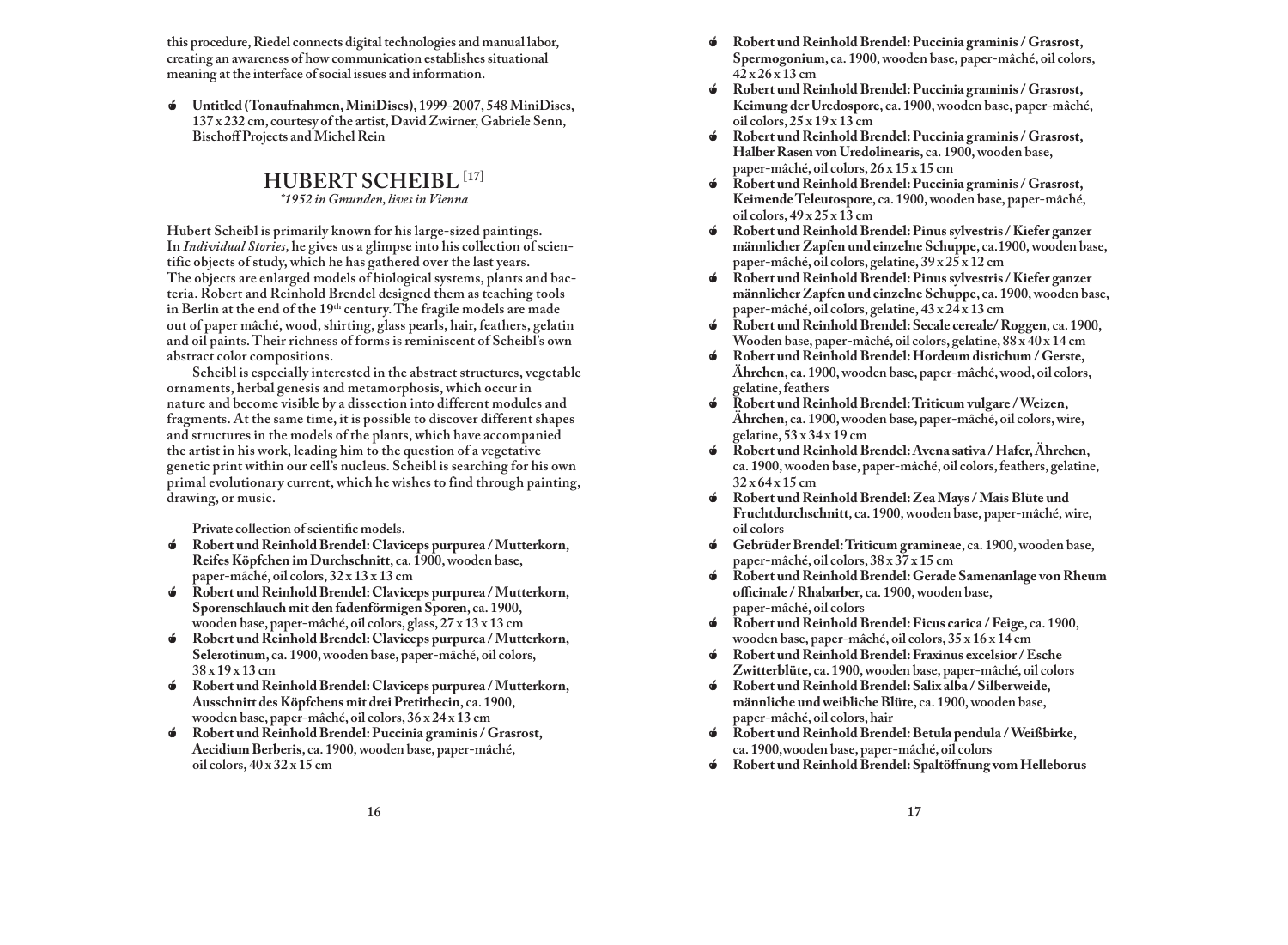- **The Ups and Downs of the Cactus Mania #1868/1926, 2014, second hand plant stands, old cactus gardening books, fluorescent plexiglas sheets, 69 x 47 x 41 cm**
- **The Ups and Downs of the Cactus Mania #1928/1930, 2014, second hand plant stands, old cactus gardening books, fluorescent plexiglas sheets, 81 x 52 x 30 cm**
- **The Ups and Downs of the Cactus Mania #1929/1935, 2014, second hand plant stands, old cactus gardening books, fluorescent plexiglas sheets, 80 x 68 x 26 cm**
- **The Ups and Downs of the Cactus Mania #1930/1931, 2014, second hand plant stands, old cactus gardening books, fluorescent plexiglas sheets, 96 x 62,5 x 44 cm**
- **The Ups and Downs of the Cactus Mania #1927/1938, 2014, second hand plant stands, old cactus gardening books, fluorescent plexiglas sheets, 97 x 48,5 x 24 cm**
- **The Ups and Downs of the Cactus Mania #1925/1948, 2014, second hand plant stands, old cactus gardening books, fluorescent plexiglas sheets, 102 x 61 x 35 cm**
- $\overline{\bullet}$  The Ups and Downs of the Cactus Mania #1930/1936, 2014, **second hand plant stands, old cactus gardening books, fluorescent plexiglas sheets, 89,5 x 24,5 x 39 cm**
- **The Ups and Downs of the Cactus Mania #1903/1935, 2014, second hand plant stands, old cactus gardening books, fluorescent plexiglas sheets, 117 x 90 x 30 cm**

**Courtesy Collection Enea Righi, Bologna, and gb agency, Paris**

# **JOHN STEZAKER [19]**

*\*1949 in Worcester, lives in London*

**John Stezaker uses classic film stills, vintage postcards and book illustrations to lend a new visibility to old pictures. His collages investigate different relations to the photographic image: as an instrument which authentically documents reality, as a storage for memory or as a medium of modern culture. By combining single images, turning them upside down or making them into collages, Stezaker creates unique new pieces. In his collages, which are made out of photographs, Stezaker explores the subversive power of the found photographs and adopts content and context of the original images to give them a new meaning. For Stezaker, the collage is an opening of the picture, an incision. The cuts are moments of transition, which are "interrupted" by the collage. Stezaker's broad archive of image fragments and collected pictures are the result of the collage technique and are at the same time its source. It is obvious that the collection serves as a resource for the collages. At the same time, collages are in themselves microcosmic collections. The act of collaging then stands fundamentally for the act of collecting.**

**foetidus / Nieswurz (Vergr. 2000fach), ca. 1900, wooden base, paper-mâché, oil colors, wire, gelantine**

- **Robert und Reinhold Brendel: Conium maculatum / Schierling, ca. 1900, wooden base, paper-mâché, oil colors**
- **Robert und Reinhold Brendel: Orchis morio / Knabenkraut Blüte, ca. 1900, wooden base, paper-mâché, oil colors, 34 x 19 x 13 cm**
- **Robert Brendel: Euphorbia cyparissas / Cypressen-Wolfsmilch, 1875, wooden base, paper-mâché, oil colors**
- **Robert und Reinhold Brendel: Aspidium Filix / Wurmfarn Prothallium, ca. 1900, wooden base, paper-mâché, straw, oil colors, gelatine, 38 x 30 x 13 cm**
- **Beschnitzte Kokosnuss als Pulverflasche, ca. 1800, coconut, glass eyes, powder feeder, 10,5 x 9 cm**

**Courtesy of the artist**

# **YANN SÉRANDOUR [18]** *\*1974 in Vannes, lives in Rennes*

**Yann Sérandour's work is often associated with conceptual art from the 1960s and 1970s. The artist is especially interested in the many print products that were produced during that time. In his recent work, however, Sérandour addresses a period of time that lies further back: the ensemble, which the artist has brought together as a collection of cacti is composed of books and photographs picturing private cacti breeding. The writings were published in different**  western countries primarily between the middle of the 19<sup>th</sup> century **until the end of the 1930s. The collective fascination for a botanical phenomenon as well as its promotion through a number of books becomes evident through the means of presentation: the books are displayed on old small flower tables. The collection allows the amateurish and passionate practice to become visible to the public. It mirrors a sculptural interest in the cactus's strange shapes as well as the process of its cultural prevalence and illustrates the role that the international flow of information plays in spreading a fashion, ranging from its sudden appearance to it becoming commonplace. In consideration of this visibility, it is possible to tell the story of varying taste. Through collecting, Sérandour not only connects objects that are scattered in time and place but also seizes their history and expands them into the present.**

- **Cactus Cuttings #1, 2014, 16 vintage silver prints, 74,6 x 104,7 x 6 cm, courtesy of the artist and gb agency, Paris**
- **Cactus Show & Sale, 2014, heat transfer print on polyester mounted on aluminium frame, 245 x 345 x 4,8 cm**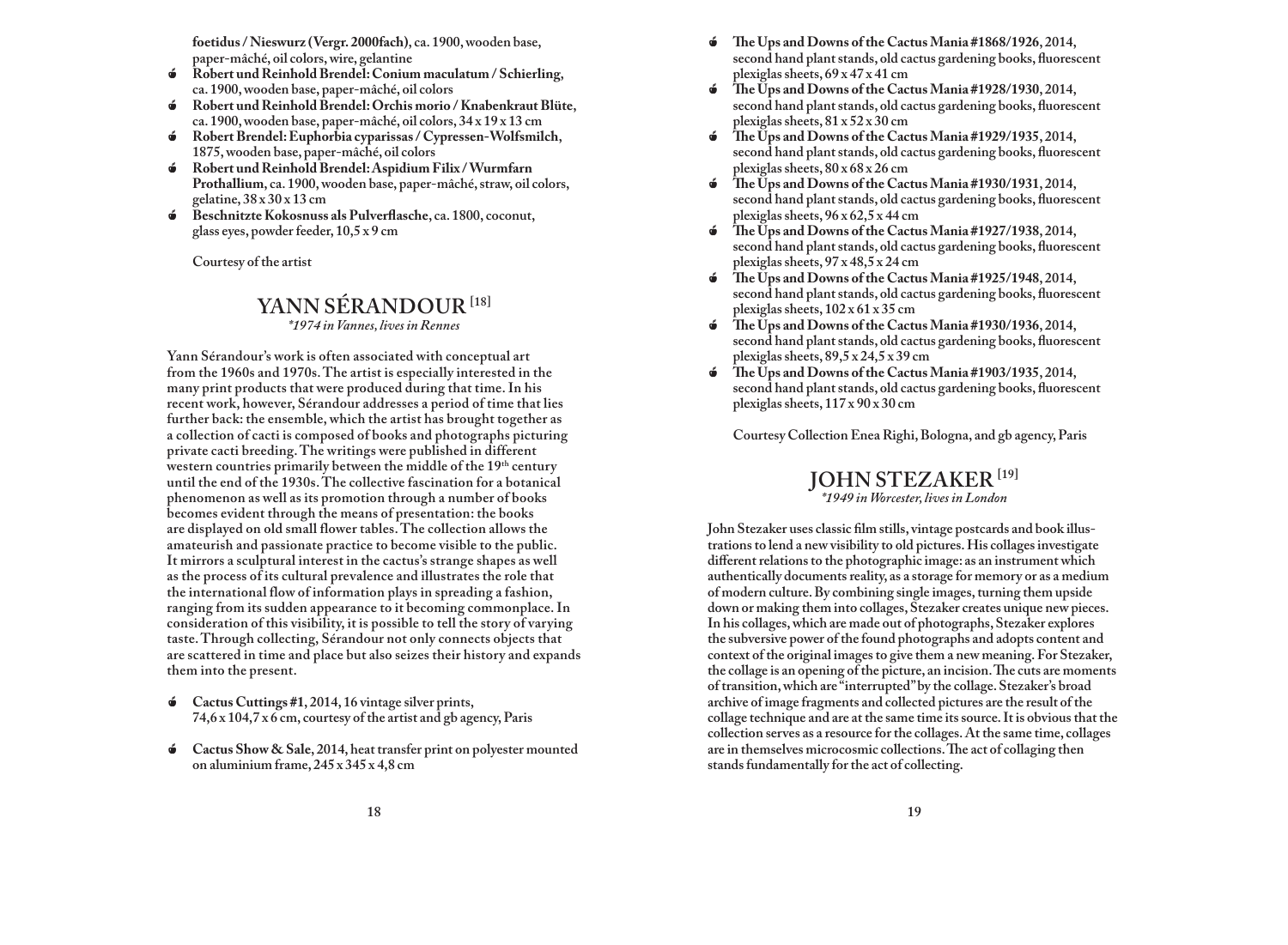- **3rd Person Archive, 1976, present image fragment, 2,4 x 2,1 cm**
- **3rd Person Archive, 1976, present image fragment, 1,9 x 3 cm**
- **3rd Person Series (Rendez-vous), 2011, 2 image fragment, each 3,3 x 3,9 cm**
- **Damage III, 2008, found image, 25,6 x 20,3 cm**
- **Man and Light III, 2004-2012, 3 image fragment, each 31,9 x 23,4 cm**
- **Untitled (Unassisted Readymades) III, 2007, found image, 23 x 19,1 cm**
- **Untitled (Unassisted Readymades) IV, 2007, found image, 20,6 x 25,4 cm**
- **Untitled (Unassisted Readymades) V***,* **2007, found image, 20,8 x 25,5 cm**
- **Untitled (Unassisted Readymades) VI, 2007, found image, 20,5 x 25,8**
- **Lost II, 2007, found image, 25,3 x 19,8 cm**
- **Lost III**, 2007, found image, 25,1 x 19,8 cm<br> **Lost IV**, 2007, found image, 25,3 x 20,6 cm
- **Lost IV, 2007, found image, 25,3 x 20,6 cm**

**Courtesy of the artist and The Approach Gallery, London**

# **JOHANNES WOHNSEIFER [20]**

*\*1967 in Cologne, lives in Cologne and Erftstadt*

**Artists collecting – Things in a different order** Sun  $28/6$ ,  $30/8 \& 4/10$ ,  $3 - 4$  p.m.

**Encyclopedia of Objects** Sun 5/7, 2/8, 6/9 & 11/10, 3 - 4 p.m.

### **Collecting (Hi)Stories – Talking Objects** Sun  $12/7$ ,  $9/8 \& 13/9$ ,  $3 - 4$  p.m.

### **Collecting, sorting & selecting** Sun  $19/7$ ,  $16/8 \& 20/9$ ,  $3 - 4$  p.m.

**Johannes Wohnseifer is primarily known for his paintings, collages and installations. His material for** *More in Common Than a Given Name,* **however, stems from his personal archive. It connects two men who, apart from their first name, seemingly have nothing else in common. For the last 15 years, Wohnseifer has been collecting press photos of the racing driver Peter Revson who passed away early. The artist combines the pictures with German painter Peter Brüning's illustrations, ephemera and books. Wohnseifer's selection, as presented mainly on eBay, shows that the search in itself as well as browsing and acquiring the pictures are an essential part of creation.** *More in Common Than a Given Name* **does not say why a connection between these two men should be established. It is a survey based on free associations and the seemingly random connections that emerge. The repeated presentation of his personal collection at Kunsthalle Wien makes the work something more of an artistic practice than a private collection: "In this regard, I am very indecisive. If I had all exhibits twice, it would be easier."**

### **From searching to finding: the collection as portrait**  Sun  $26/7$ ,  $23/8$  &  $27/9$ ,  $3 - 4$  p.m.

- **More In Common Than A Given Name, 2012-2015, 40 photographs by Peter Revson, each 41 x 35 cm**
- **More In Common Than A Given Name, 2012-2015, photograph, 50 x 60 cm**

 **More In Common Than A Given Name, 2012-2015, graphics by Peter Brüning, 95 x 70 cm – 82 x 63 cm**

 **Courtesy of the artist and Galerie Gisela Capitain, Cologne and Galerie Johann König, Berlin**

# PROGRAM

| TOURS                                 |
|---------------------------------------|
| <b>Curator's Tour</b>                 |
| with Anne-Claire Schmitz (in English) |
| Fri 26/6 at 2 p.m.                    |
| with Luca Lo Pinto (in English)       |
| Thu 23/7 at 7 p.m.                    |
|                                       |

### **Sunday tours**

Discover the individual stories behind the collected objects of international artists together with our art educators. Guided tours in German.

### **Long Night of Museums** Sat 3/10

8 p.m. – Encyclopedia of Objects 9 p.m. – From searching to finding: the collection as portrait

For more information on tours and education program, please contact: +43 (0)1 5 21 89-1253 vermittlung@kunsthallewien.at kunsthallewien.at/education

# COLOPHON

© 2015 Kunsthalle Wien GmbH

**Director** Nicolaus Schafhausen

**CFO** Ursula Hühnel-Benischek

### **Individual Stories** Collecting as Portrait and Methodology 26/6 – 11/10 2015

### **Exhibition Curators**

Luca Lo Pinto, Nicolaus Schafhausen, Anne-Claire Schmitz

### **Exhibition Management**

Veronika Floch, Karin Julia Haas

# **Construction Management**

Johannes Diboky

**Technicians**  Beni Ardolic, Frank Herberg, Mathias Kada, Othmar Stangl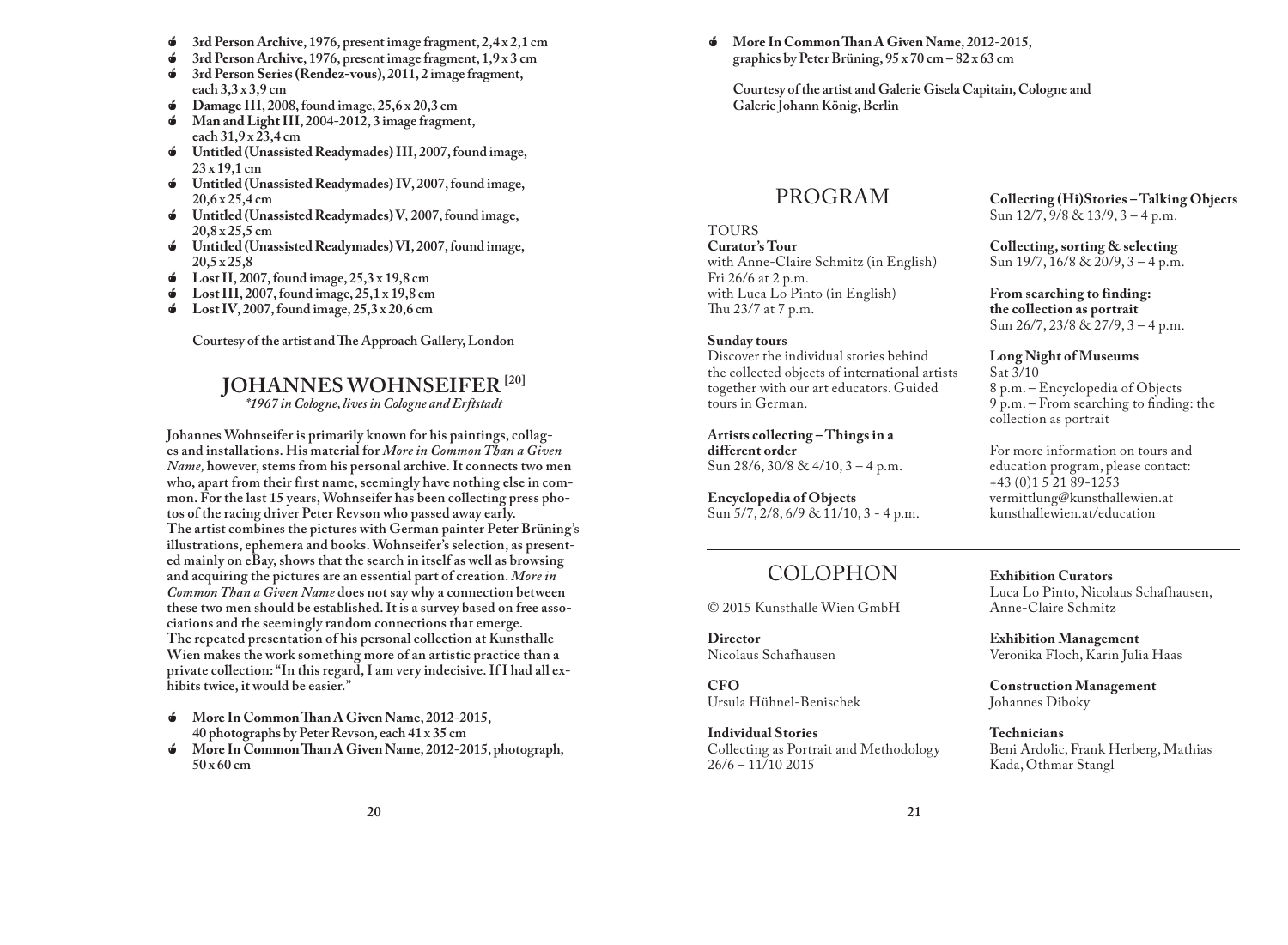# EXHIBITION BOOKLET

**Publisher** Kunsthalle Wien GmbH

**Texts** Vanessa Joan Müller, Fanny Hauser

**Editing** Isabella Drozda, Martin Walkner

**Art direction** Boy Vereecken

**Design** Antoine Begon

**Print** Holzhausen Druck GmbH

Kunsthalle Wien GmbH is Vienna's exhibition space for international contemporary art and discourse. Kunsthalle Wien GmbH Museumsplatz 1 1070 Vienna, Austria

Daily 10 a.m. – 7 p.m., Thu 10 a.m. – 9 p.m.

kunsthallewien.at blog.kunsthallewien.at facebook.com/KunsthalleWien instagram.com/KunsthalleWien twitter.com/KunsthalleWien #collecting

# WIEN**ELK**<br>KULTUR**NEL**K

DER STANDARD





illy

### **External Technicians**

Harald Adrian, Hermann Amon (video, audio), Dietmar Hochhauser, Alfred Lenz, Danilo Pacher

### **Art Handling**

Marc-Alexandre Dumoulin, Chris Fortescue, Johann Groebner, Scott Hayes, Tom Latzel, Johann Schoiswohl, Andi Schweger

# **Event Management**

Gerhard Prügger

### **Marketing**

Dalia Ahmed, David Avazzadeh, Katharina Baumgartner, Adina Hasler, Bernadette Vogl

### **Press and Communication**

Katharina Murschetz, Stefanie Obermeir, Hannah Hümmrich-Welt (Intern)

### **Dramaturgy**

Andrea Hubin, Vanessa Joan Müller, Fanny Hauser (Intern), Eleanor Taylor (Intern)

### **Education**

Isabella Drozda, Martin Walkner

### **Education Team**

Selma Abdic, Wolfgang Brunner, Daniela Fasching, Maximiliano Kostal, Ursula Leitgeb, Alexandra Matzner, Michael Simku

### **Assistant CFO**

Sigrid Mittersteiner

## **Finances**

Mira Gasparevic, Doris Hauke

### **Ticketing and Shop** Christina Zowack

**22**